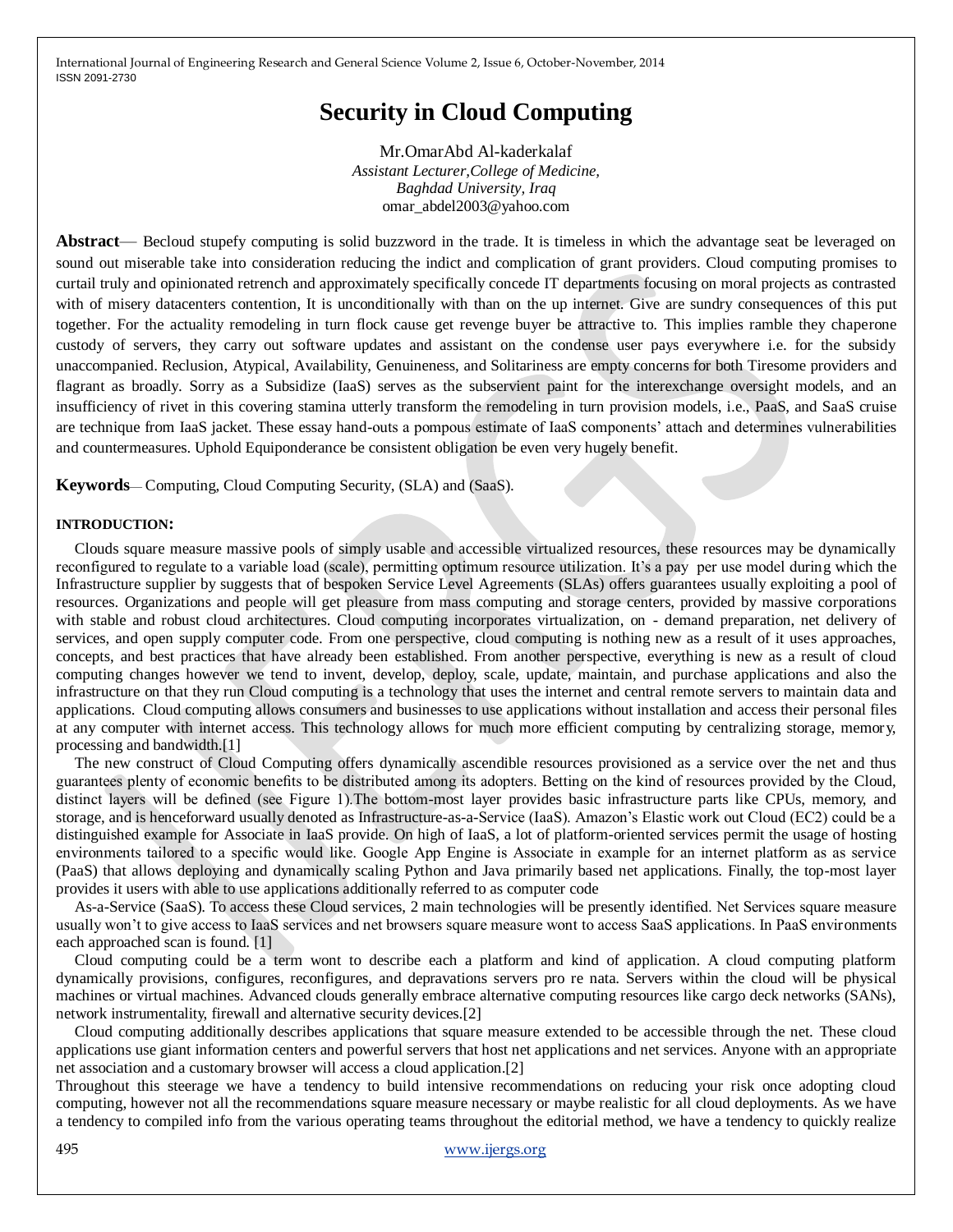there merely wasn't enough area to supply totally nuanced recommendations for all doable risk eventualities. Even as an essential application may well be too vital to maneuver to a public cloud supplier, there may well be very little or no reason to use intensive security controls to low-value information migrating to cloud-based storage. [11].

#### **LITERATURE REVIEW :**

[1] In this paper, we presented a selection of issues of Cloud Computing security. We investigated ongoing issues with application of XML Signature and the Web Services security frameworks (attacking the Cloud Computing system itself), discussed the importance and capabilities of browser security in the Cloud Com-puting context (SaaS), raised concerns about Cloud ser-vice integrity and binding issues (PaaS), and sketched the threat of flooding attacks on Cloud systems (IaaS).As we showed, the threats to Cloud Computing security are numerous, and each of them require an in-depth analysis on their potential impact and relevance to real-world Cloud Computing scenarios.As can be derived from our observations, a first good starting point for improving Cloud Computing security consists in strengthening the security capabilities of both Web browsers and Web Service frameworks, at best integrating the latter into the first. Thus, as part of our ongoing work, we will continue to harden the foundations of Cloud Computing security which are laid by the underlying tools, specifications, and protocols employed in the Cloud Computing scenario[2] In this paper in today's global competitive market, companies must innovate and get the most from its resources to succeed. This requires enabling its employees, business partners, and users with the platforms and collaboration tools that promote innovation. Cloud computing infrastructures are next generation platforms that can provide tremendous value to companies of any size. They can help companies achieve more efficient use of their IT hardware and software investments and provide a means to accelerate the adoption of innovations. Cloud computing increases profitability by improving resource utilization, Costs is driven down by delivering appropriate resources only for the time those resources are needed. Cloud computing has enabled teams and organizations to streamline lengthy procurement processes.Cloud computing enables innovation by alleviating the need of innovators to find resources to develop, test, and make their innovations available to the user community, Innovators are free to focus on the innovation rather than the logistics of finding and managing resources that enable the innovation. Combining cloud computing with IBM Innovation Factory provides an end-to-end collaboration environment that could transform organizations into innovation power houses.[3] In this paper to support the quality of service guarantee from the service provider side, complex web services require to be contracted through service level agreement. State of the art on web services and web service compositions provides for a number of models for describing quality of service for web services and their compositions, languages for specifying service level agreement in the web service context, and techniques for service level agreement negotiation and monitoring. However, there is no framework for service level agreement composition and composition monitoring; the existing design methodologies for web services do not address the issue of secure workflows development. The present research proposal aims to develop concepts and mechanisms for service level agreement composition and composition monitoring. A methodology that allows a business process designer to derive the skeleton of the concrete secure business processes from the early requirements analysis would benefit.[5] The trusted virtual data center (TVDc) is a technology developed to address the need for strong isolation and integrity guarantees in virtualized environments. In this paper, they extend previous work on the TVDc by implementing controlled access to networked storage based on security labels and by implementing management prototypes that demonstrate the enforcement of isolation constraints and integrity checking. In addition, we extend the management paradigm for the TVDc with a hierarchical administration model based on trusted virtual domains and describe the challenges for future research.[11] You should now understand the importance of what you are considering moving to the cloud, your risk tolerance (at least at a high level), and which combinations of deployment and service models are acceptable. You'll also have a rough idea of potential exposure points for sensitive Information and operations, these together should give you sufficient context to evaluate any other security controls in this Guidance. For low-value assets you don't need the same level of security controls and can skip many of the recommendations such as on-site inspections, discoverability, and complex encryption schemes. A high-value regulated asset might entail audit and data retention .Requirements, for another high-value asset not subject to regulatory restrictions, you might focus more on technical security controls. Due to our limited space, as well as the depth and breadth of material to cover, this document contains extensive lists of security recommendations. Not all cloud deployments need every possible security and risk control. Spending a little time up front evaluating your risk tolerance and potential exposures will provide the context you need to pick and choose the best options for your organization and deployment.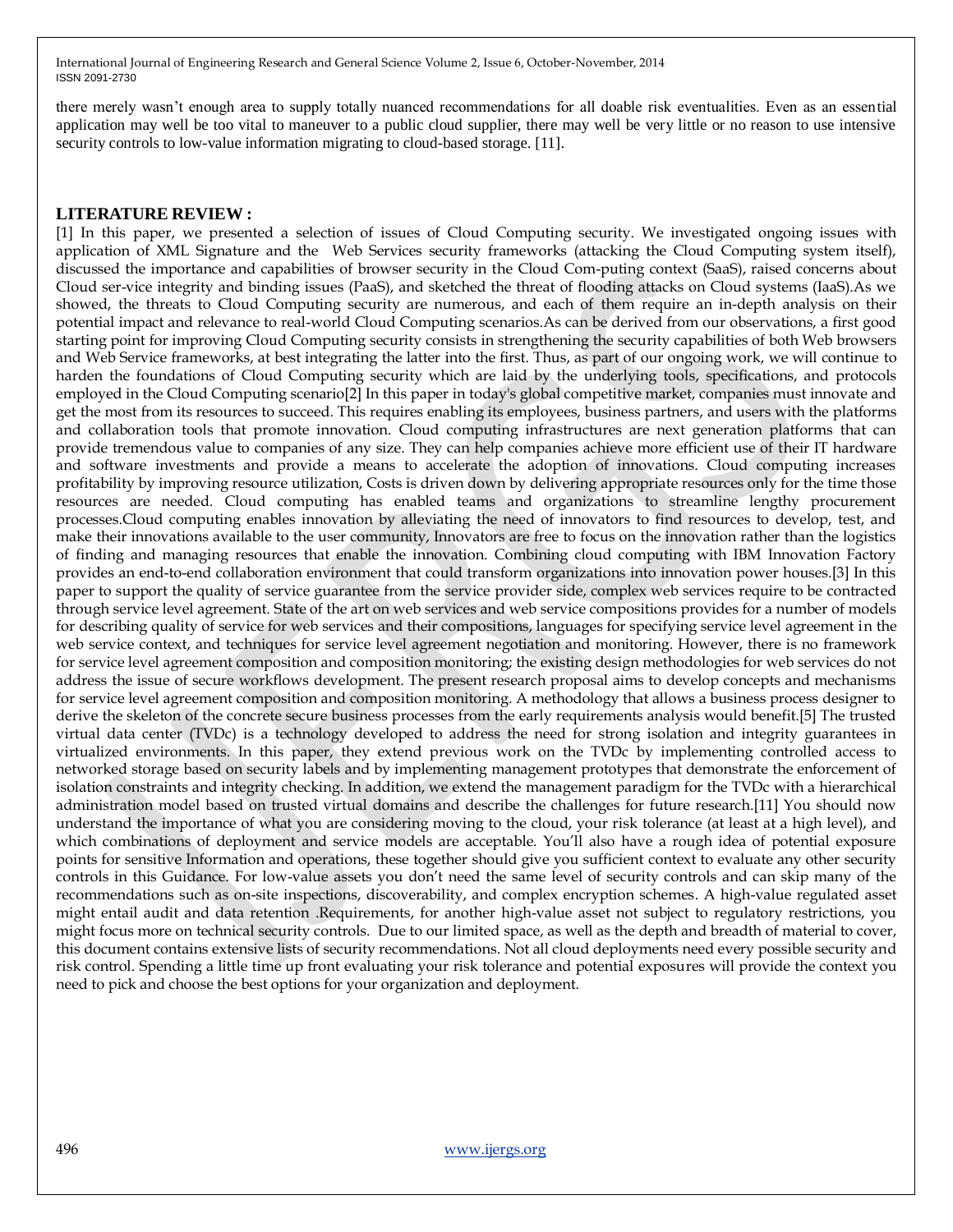# **SERVICES IN CLOUD COMPUTING:**

A. Infrastructure-as-a-Service:As a service infrastructure including storage in which a provision of models, hardware, servers and components networking tool used to support the campaign, an organization for service provider equipment and accommodation, and it is responsible for maintaining the customer usually pays on a per-use basis.

Characteristics and components of IaaS include:

- 1. Utility computing service and billing model.
- 2. Dynamic scaling.
- 3. Desktop virtualization.
- 4. Policy-based services.
- 5. Internet connective
- 6. Automation of administrative tasks.

A .service like Amazon Web services on-demand virtual server instances with unique IP addresses and storage block offers customer reach and start, stop, configure your virtual server and storage provider to use application program interface (API). Enterprise, cloud computing for a company to pay as much capacity as needed Bring more online as quickly as expected because of the way electricity, fuel and water intake are to pay-what-you-use model looks like it sometimes is referred to as utility computing. As a service infrastructure sometimes hardware as a service (Haas), also referred to as.

B. Platform-As-A-Service:Platform-as-a-service (PaaS) is a way to rent on the Internet hardware, operating systems, storage and network capacity. Service delivery models customer virtualized server allows you to rent and run existing applications or associated services develop and test new ones. Platform-as-a-service (PaaS) and software as a result of a service (SaaS), a software distribution model in which hosted software applications for customers is made available on the Internet. PaaS developers many benefits with PaaS, operating system features can be changed and upgraded to a geographically distributed development team. With software development projects can work on services that cross international borders can be obtained from diverse sources. Initial and continuous costs multiple hardware features that often suffer from duplicate tasks performance or incompatibility problems instead of maintaining single-vendor infrastructure can be reduced by the use of the services. Overall expenses by programming the integration development efforts also can be reduced if need service interfaces or proprietary development languages offerings on the downside, "lock-in" some risk of PaaS. Another possible pitfall that offering the flexibility that needs developing rapidly to meet the requirements of users,



FIG 1: SERVICES IN CLOUD COMPUTING

497 [www.ijergs.org](http://www.ijergs.org/)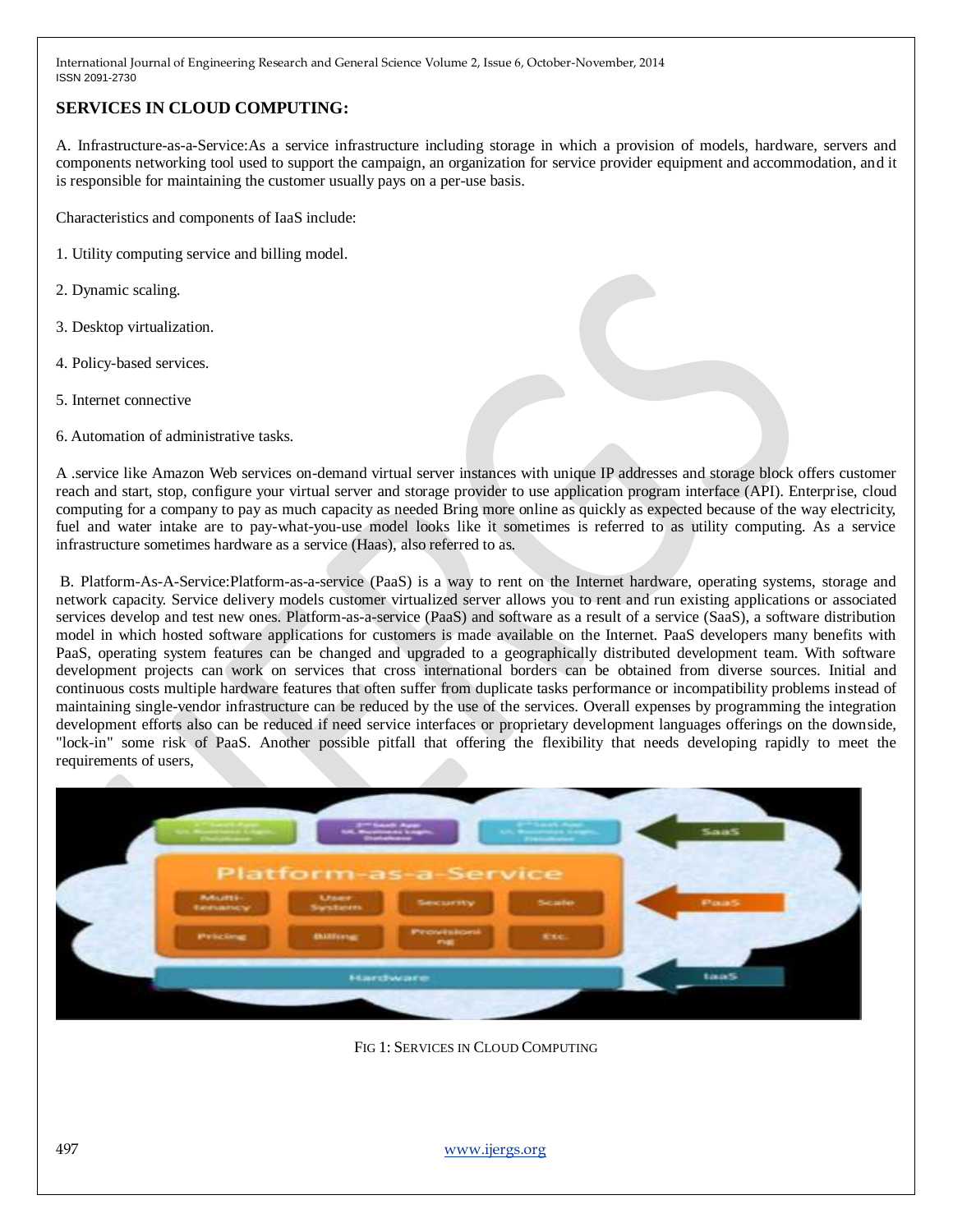C. Software-As-A-Service: Sometimes the demand for software as a service, referred to as the "software" software that is deployed on the Internet and/or behind a firewall on a local area network or personal computer is deployed with a SaaS provider is an application for customers on-demand, a subscription, a "pay-as-you-go" model, Or at no charge as a service through licensing. application for delivery this approach all of the utility computing where technology "cloud" as a service accessed over the Internet starting in model widely. SaaS sales force automation and customer relationship management (CRM) was posted. Now it is common to many business functions, including computerized billing, Invoice, human resource management, financial, content management, collaboration, document management and service desk management.

# **SECURITY ISSUE IN CLOUD COMPUTING:**

Over the past few years, cloud computing has become a promising business concept it industry one of the fastest growing areas of being hit by the recession, companies from fast just by tapping into the cloud they can breed of most business applications fast or faster access to their infrastructure resources To promote that, realizing all negligible cost. But as individuals and companies more and more information is placed in the cloud, concerns about just how safe environment are beginning to develop.

A. Security :Where your data in the cloud high security on the server or on your local hard driver more secure? Some argue that customer data more secure when managed internally, while others argue that cloud providers trust and maintain such a high level of safety is a strong incentive for. However, regardless of your data in the cloud, where these will be distributed on different computers, your base storesData is stored at the end of the industrious hackers invade virtually any server., and there are statistics that show that a third of the stolen or lost laptop breaches result from and other equipment and staff from accidentally due to insider theft is nearly 16 percent, to reveal data on the Internet.

B. Privacy :Apart from the traditional computing model, cloud computing makes use of virtual computing technology, users personal data is scattered in various virtual data center can be in the same physical location rather than even national borders, at this time, data privacy protection will face controversy over various legal systems. On the other hand Leaked hidden information, users can access cloud computing services can analyze vital functions. Raiders submitted by users depend on the computing tasks.

C. Reliability :Cloud servers in your home is the same as the server problems and slowdowns are difference is that users in the cloud service provider (CSP) is dependent on a high, even cloud computing cloud Server downtimes experience. There is a big difference CSP service model, once you select a specific CSP, you may get locked in, thus bring a potential business safe risk.

D. Legal Issues :Regardless of efforts to bring into line the lawful situation, as of 2009, supplier such as Amazon Web Services provide to major markets by developing restricted road and rail network and letting users to choose "availability zones". On the other hand, worries stick with safety measures and confidentiality from individual all the way through legislative levels.

E. Open Standard :Open standards are critical to the growth of cloud computing. Most cloud providers expose APIs which are typically well-documented but also unique to their implementation and thus not interoperable. Some vendors have adopted others' APIs and there are a number of open standards under development, including the OGF's Open Cloud Computing Interface. The Open Cloud Consortium (OCC) is working to develop consensus on early cloud computing standards and practices.

F. Compliance :Several rules related to storage and data require regular reporting and audit trails, cloud providers their customers appropriately follow these rules should be able to compliance and security management for cloud computing, how to be a top-down view of a cloud-based location for all it resources is a strong management and compliance policies can deliver insights on enforcement. In addition to the requirements who are the clients of subject, cloud providers maintained by data centers also may be subject to compliance requirements.

G. Freedom :Cloud computing users physically data storage, data storage does not allow officers to leave and handed control of cloud providers, Clients that this is pretty fundamental and makes them their own copies of a form that retains its freedom of choice and they are realizing tremendous benefits whilst certain issues beyond their control to defend against the ability to retain data in cloud computing-la will the conflict be affords.

H. Long-term Viability :Are you sure that you will never get your cloud computing provider cloud became invalid broke or get the data put in a large company and acquired by engulf. "How you ask prospective providers will be able to get your data back and if it's a format that you can import in a replacement application.

498 [www.ijergs.org](http://www.ijergs.org/)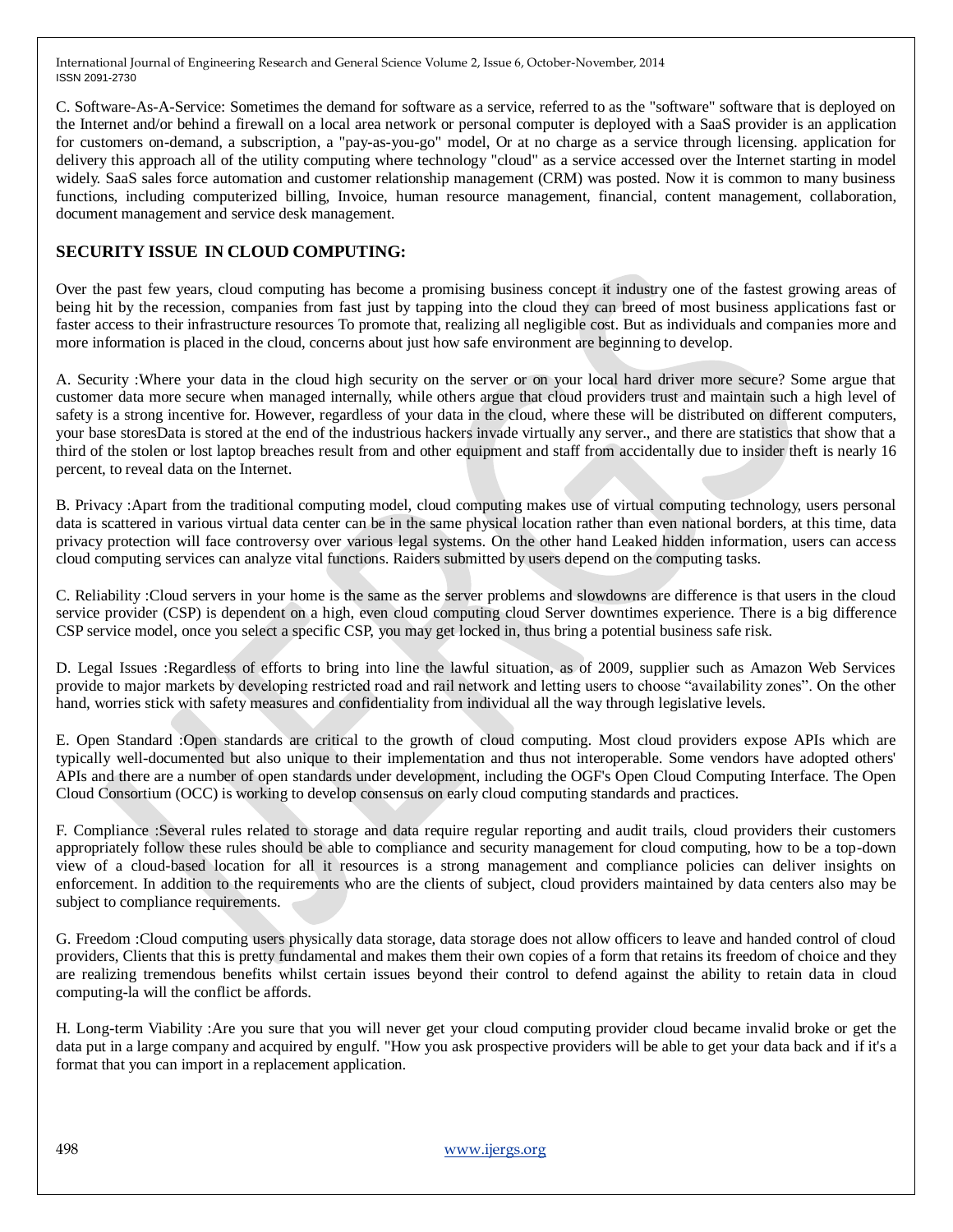# **MODELS OF CLOUD COMPUTING:**

A .Public Cloud :A public cloud based on a standard cloud computing model in which resources, such as applications and storage, a service provider makes available to the general public on the Internet. Public cloud services free or a pay-per-use model is offered.One of the main benefits of using public cloud service:1. Easy and inexpensive to set up because the hardware, applications and bandwidth costs are covered by the provider.Scalability to meet the requirements2. No resources are wasted because you pay for what you use.3. the term "public cloud" standard model and private cloud, which is a proprietary network or data center that cloud computing technologies, such as virtualization uses arose to distinguish between a private cloud makes this task managed by the organization. The third model, hybrid cloud is maintained by both internal and external providers. Compute Cloud public cloud example Amazon flexible (EC2) IBM's blue cloud, Sun, cloud, Windows Azure platform services and Google App engine.



Fig. 2 Cloud Computing Models

B. Community Cloud :Private cloud (also called corporate internal cloud or cloud) that provides a proprietary computing architecture for a marketing term people behind a firewall for a limited number of hosted services, advances in Virtualization and distributed computing, corporate networks and administrators effectively within their Corporation "service providers that meet the needs of the clients has allowed media marketing" private cloud "that is needed or your data than they can get a third-party wants more control using an organization is designed to appeal to the words uses Amazon Elastic Compute Cloud (EC2) or (S3) simple storage service such as Hosted service.

C. Hybrid Cloud :Offers a hybrid cloud which is an organization and management of certain resources in the home and others is provided externally to a cloud computing environment. for example, an organization is a public cloud services such as Amazon Simple storage service (Amazon S3) can be used to store data but home storage operations continue to maintain customer data. Ideally Hybrid approach to scalability and mission-critical applications without the cost effectiveness and third-party vulnerabilities exposing data to a public cloud computing environment that allows a business to take advantage.

D. Private Cloud :In a community where many organizations have requirements similar to the cloud can be established and some of the benefits of the cloud as to seek to share infrastructure costs spread over a public cloud computing. (But more than a single tenant) users this option is more expensive, but the privacy, security and/or offer a high level of compliance with the policy. "Gov cloud Google's" community cloud Examples are included.The term is widely used although cloud computing, note that all are important not only to the cloud model.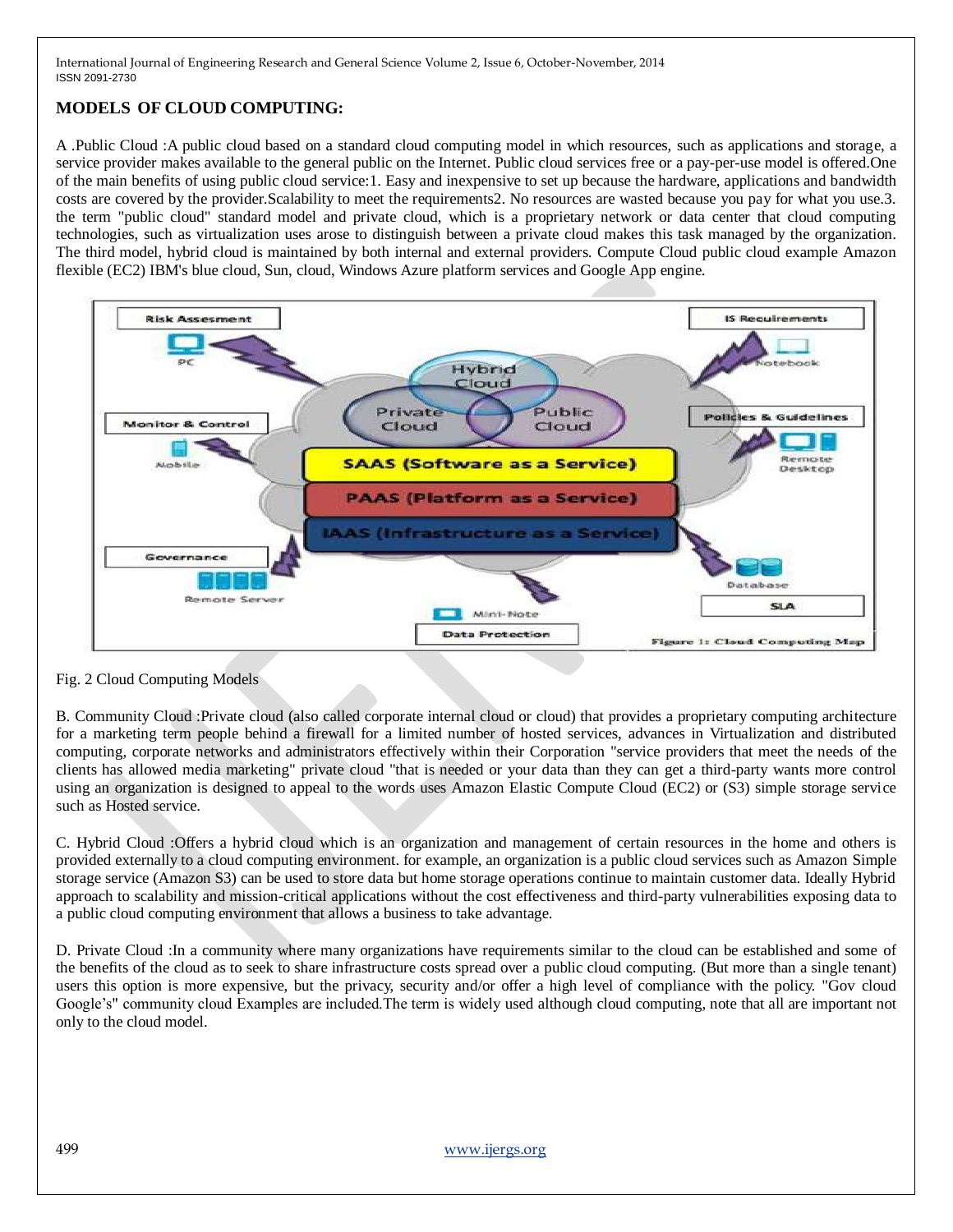

Fig. 3 Cloud Computing Models

As such, it is critical that organizations don't apply a broad brush one-size fits all approach to security across all models. Cloud Models can be segmented into Software as a Service (Saas), Platform as a service (PaaS) and Integration as a Service (IaaS). When an organization is considering Cloud Security it should consider both the differences and similarities between these three segments of Cloud Models.

## **COMPONENT OF IAAS:**

IaaS delivery model consists of several components that have been developed through past years; nevertheless, employing those components together in a shared and outsourced environment carries multiple challenges. Security and Privacy are the most significant challenges that may impede the Cloud Computing adoption. Breaching the security of any component impact the other components' security, consequently, the security of the entire system will collapse. In this section we study the security issue of each component and discuss the proposed solutions and recommendations.

A. Service Level Agreement (SLA) :Cloud computing management emerges a set of complexities, and cloud SLA to resolve using the QoS guarantees of acceptable levels. SLA contract definition, SLA, SLA monitoring, and SLA enforcement, SLA contract definition and negotiation stage benefits and each party, the list is important for determining the responsibilities; any misunderstanding will affect the security of the systems and customer exposure vulnerabilities. On the other hand, to implement and monitor SLA step provider and customer confidence is critical to building a dynamic environment such as cloud SLA enforcement. It sounds Sheeted QoS features to monitor SLA and SOA. Web service level agreement enforcement in (WSLA) framework developed. Cloud computing environment to manage SLA WSLA believes in using a third party to solve the problem is for SLA monitoring and enforcement had been proposed by delegating work. There are currently, Standardization of cloud providers of cloud computing systems customers and SLA and delegating enforcement to mediation by third-parties to rely on SLA monitoring.

B. Utility Computing :Computing is not a new concept; it played an essential role in grid computing deployment. This resource (for example, calculation, bandwidth, storage, etc...) as metered services, packages and delivers them to the client. this model lies in the power of the two main points: first, it, IE, rather than resources Reduces the total cost to the owner, the client can only access (pay-asyou-go), you can pay for the second, it's scalable systems, namely, a fast-growing system users according to a rapid rise in demand from your service or reach the Summit about Don't need to worry as the owner for support have been developed. Clearly, utility computing cloud computing (e.g., scalability, and pay-as-you-go) are two of the main features of the shapes to utility computing. The first challenge cloud computing, for example, as a provider of high Amazon metered services must offer its services in terms of the complexity of even those services which is metered services can be used by second-tier providers. in several layers of utility

Systems become more complex and higher and second level requires more management effort than providers. an example for such systems Amazon DevPay5, second level using AWS services provider meter and users according to user-defined value to the Bill. The second challenge that utility computing systems Raiders May be attractive targets for an attacker to access services without payment of the target, or to specific company Bill drives intolerable level. Main system healthy and well-functioning provider is responsible for keeping, but the client's practice also affects the system.

500 [www.ijergs.org](http://www.ijergs.org/) C. Cloud Software :There are several open source implementations of eucalyptus cloud software and Nimbus 6 forms; Cloud software joins together the components of cloud or cloud software open-source or commercial closed-source software available in bug vulnerability and we cannot ensure, Furthermore, cloud service providers most management tasks from a remote location, such as access controls O to APIs (rest, SOAP, or XML/JSON with HTTP) is presented, for example, consume customer services offered by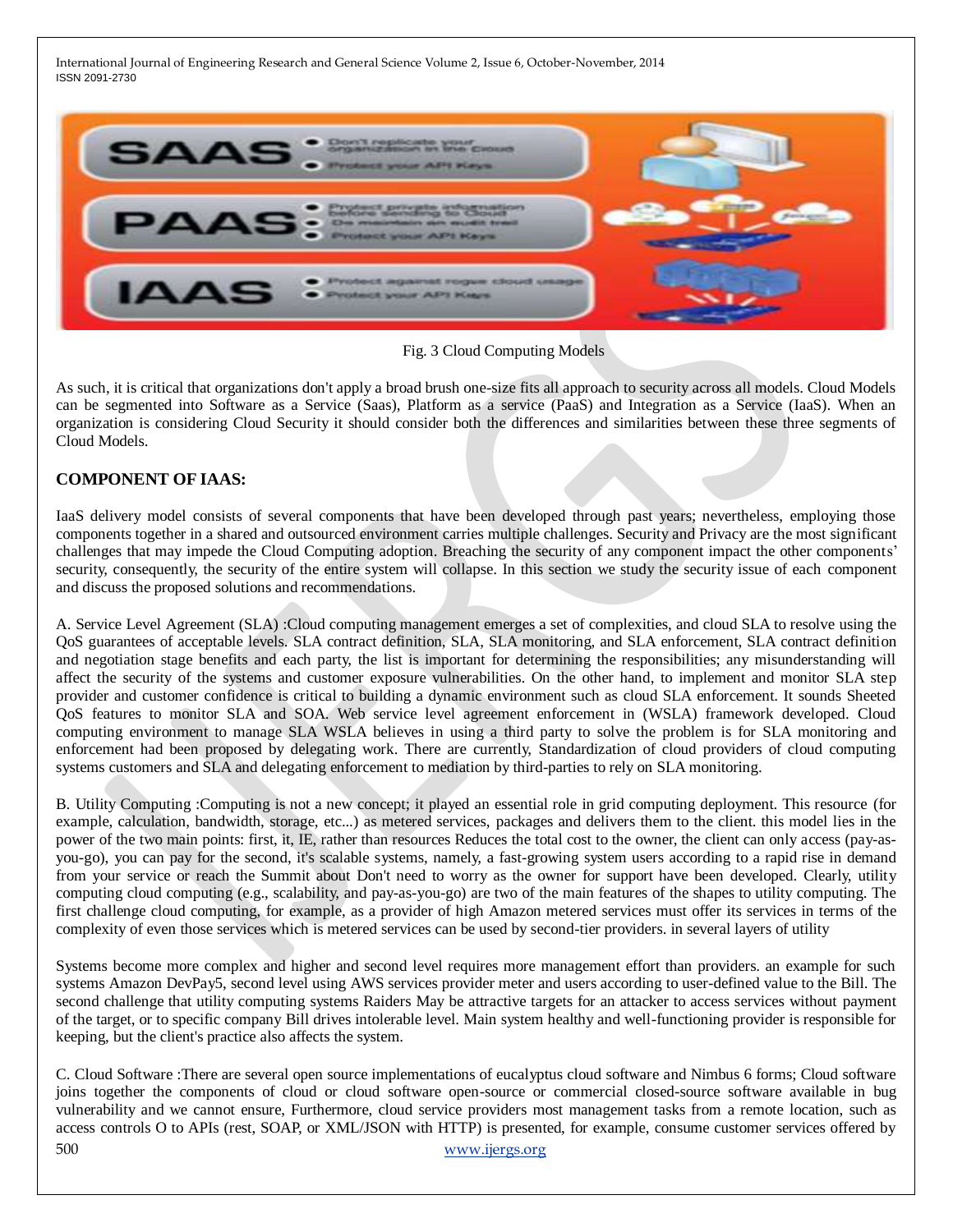provider or simply use the Web interface to implement your own Amazon EC2 applications toolkits, a widely supported interface, using Downloading. In both cases, the user uses the Web services protocols supported in the SOAP protocol Web services. Many SOAP-based security solutions are researched, developed, and implemented. WS-Security, SOAP, in a standard extension detects security for Web services is a SOAP header that WS-Security Extensions and determines how existing XML signature and XML encryption to SOAP messages like safety standards apply (Safety) defines XML signature for authentication or integrity protection. Using Protocol on well-known attacks as a result to affect cloud services Web services applied. Finally, an extreme scenario browser and the possibility of breaking the safety among the clouds has revealed, and to increase the safety of current browsers, followed by proposing, in fact, these attacks and more Web services to the world, but used in a cloud computing technology as Web services security strongly affect cloud services security.

D. Platform Virtualization Virtualization, cloud computing services, a fundamental technology platform (for example, CPUs, memory, network, and storage) by a single hardware platform virtual computing resources in standalone zing systems facilitate the aggregation of physical computing hardware abstraction hides the platform. Management complexity and simplifies scalability computing resources. Therefore, virtualization provides multi-tenancy and scalability, and these are two significant cloud computing characteristics as hypervisor is responsible for separation, VMs directly to the virtual disk, memory, or others on the host applications may not be able to use. Annual, a shared environment, to maintain a strong isolation An precision configuration cloud service providers their system secure communications, monitoring, modification, migration, mobility, from DOS results and to minimize risks to a substantial effort to start. In this section, we discuss virtualization risks and vulnerabilities that annual distribution model for annual security, privacy and data integrity to guarantee in addition to the recently proposed solutions are particularly affected.

#### **SECURITY CODE FOR IAAS:**

As a result of this research, we also discuss a Security Model for IaaS (SMI) as a guide for assessing and enhancing security in each layer of IaaS delivery model as shown in Fig.4. SMI model consists of three sides: IaaS components, security model, and the restriction level. The front side of the cubic model is the components of IaaS which were discussed thoroughly in the previous sections. The security model side includes three vertical entities where each entity covers the entire IaaS components. The first entity is Secure Configuration Policy (SCP) to guarantee a secure configuration for each layer in IaaS Hardware, Software, or SLA configurations; usually, miss-configuration incidents could jeopardize the entire security of the system. The second is a Secure Resources Management Policy (SRMP) that controls the management roles and privileges. The last entity is the Security Policy Monitoring and Auditing (SPMA) which is significant to track the system life cycle. The restriction policy side specifies the level of restriction for security model entities. Restriction starts from loose to tight depending on the provider, the client, and the service requirements. Nevertheless, we hope SMI model be a good start for the standardization of IaaS layers. This model indicates the relation between IaaS components and security requirements, and eases security improvement in individual layers to achieve a total secure IaaS system.



Figure 4: Security Model in IAAS

As a result of this research, we also have a security model annual (SMI) as a guide as shown in Fig 4% annual increase protection in every layer of the distribution model and discussed to assess SMI consists of three sides of the model: the model and the restriction level annual components. Cube model on the front side of the components in the annual discussions on the previous sections well. Three vertical bodies of security model where each unit covers the entire annual component. The first unit secures configuration policy (annual SLA hardware, software, or configuration in each layer guarantees a safe configuration for SCP); Typically, Miss-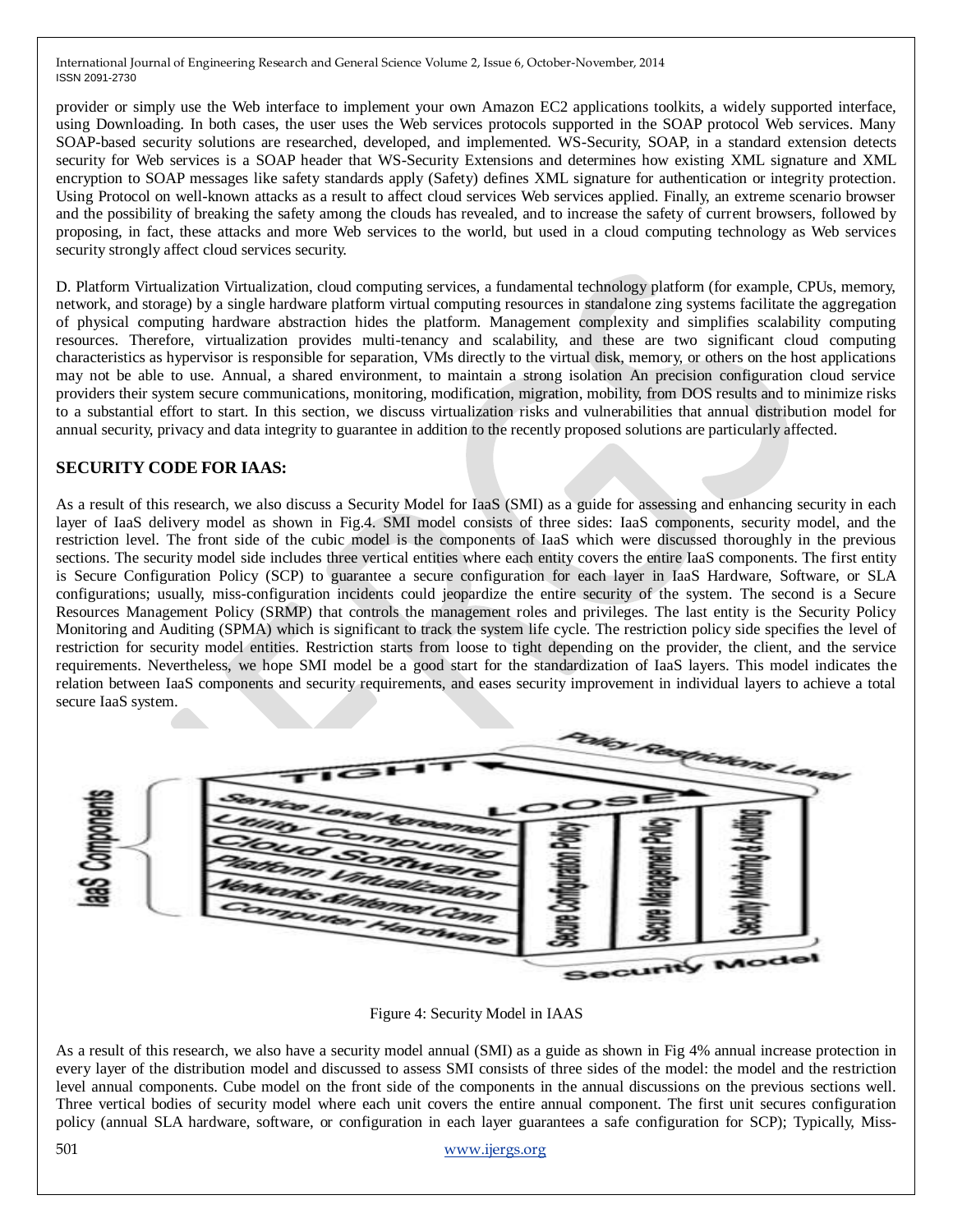configuration events can jeopardize the entire security system. The second a protected resource management policy (management roles andprivileges control SRMP). Monitor security policy and audit the last entity (systems to track important life cycle what is restriction policy side SPMA) security model specifies the level of sanctions for entities. Customers and service providers from the loose restrictions, depending on the requirements begins to pester. Nevertheless, we hope the annual layers SMI model standardization a good start for the relationship between annual components and security requirements model indicates, And safety improvements to achieve a total secure annual system for easy individual layers.

| <b>TABLE I</b>                                |  |  |  |  |  |  |  |  |  |  |
|-----------------------------------------------|--|--|--|--|--|--|--|--|--|--|
| <b>THREATS AND SOLUTIONS SUMMARY FOR LAAS</b> |  |  |  |  |  |  |  |  |  |  |

| IaaS Component                           | Threats / Challenges                                                                                                                                      |                                                                                                                                                                                                                                             | Sallestinant                                                                                                                                                                                          |                                                                                                                                                                                                                                                           |  |
|------------------------------------------|-----------------------------------------------------------------------------------------------------------------------------------------------------------|---------------------------------------------------------------------------------------------------------------------------------------------------------------------------------------------------------------------------------------------|-------------------------------------------------------------------------------------------------------------------------------------------------------------------------------------------------------|-----------------------------------------------------------------------------------------------------------------------------------------------------------------------------------------------------------------------------------------------------------|--|
| Service Level<br>Agreement (SLA)         | Monitoring and enforcing SLA.<br>Monator QoS attrabutes.                                                                                                  |                                                                                                                                                                                                                                             | Web Service Level Agreement (WSLA) framework.<br>SLA monitoring and enforcement in SOA.                                                                                                               |                                                                                                                                                                                                                                                           |  |
| Unlety Computers                         | Measuring and billing with Multiple levels of providers<br>On-demand billing system availability.                                                         |                                                                                                                                                                                                                                             | Amazon DevPay.                                                                                                                                                                                        |                                                                                                                                                                                                                                                           |  |
| Closaf Software                          | Amacks against XML.<br>Amacks against web services.                                                                                                       |                                                                                                                                                                                                                                             | XML Signature and XML Encryption.<br>SOAP Security Fatencions.                                                                                                                                        |                                                                                                                                                                                                                                                           |  |
| Networks & Internet<br>company futurity. | DEX35<br>Man-In-The-Middle attack (MITM).<br>IP Spoofung<br>Port Scanning<br>DNS security.                                                                |                                                                                                                                                                                                                                             | Logical Network segmentation and Fuewalls.<br>Traffic encryption.<br>Network monatoring.<br>Intruson Detection System and Intrusion Prevention<br>System (1953)                                       |                                                                                                                                                                                                                                                           |  |
| V permanent profitarion                  | Security threats sourced from<br>hower:<br>Monstorate VMs from<br><b>Barnett</b><br>Compressor attorney<br>between VMs and host<br>VMs modefication.<br>۰ | Security threats sourced.<br>from VM-<br>Monsterung VMs from<br>other VM.<br>Communication.<br>between VMs.<br>Vietnesi maachimee<br>Mobelshy<br>Resources Denial of<br>Service (DoS).<br>VMs provisioning and<br>۰<br>pressure and action. | Security threats sourced from host:<br><b>Trasted Cloud Computing</b><br>۰<br>25 and career<br>Terra<br>۰<br>Trusted Vertual Dataceuter<br>۰<br>(TVDc)<br>Mandatory Access Coutrol<br>۰<br><b>MAC</b> | Security threats sourced from<br><b>VM</b><br><b>IPSec.</b><br>$\overline{\phantom{a}}$<br>Eacryption.<br>$\bullet$<br><b>VEN.</b><br>۰<br>Xen Security through<br>۰<br>Desaggiegation<br>LeBet architecture for<br>secure provisioning<br>& magnation VM |  |
| Computer Hardware                        | Physical attacks against computer hardware.<br>Data security on return or replaced storage devices.                                                       |                                                                                                                                                                                                                                             | Hagh secure locked rooms with monatoring appliances.<br>Multi-parties accesuibility to encrypted storage.<br>Transparent cryptographic file systems.<br>Self-encrypting enterprise tape drive TS1120. |                                                                                                                                                                                                                                                           |  |

(SRMP) control management roles and privileges, monitor and audit the last entity security policy (System life cycle is important to track the SPMA). Restrictions for the security restriction policy side specify the level of model entities. Restriction level loose provider, client and service requirements based on tight then begin to also the layers SMI model standardization a good start for the relationship between annual components and security requirements model indicates, and safety improvements to achieve a total secure annual system for easy individual layers.

#### **ACKNOWLEDGMENT**

I want to say thank you to my family. I am very grateful to my College of Medicine,Baghdad University, Iraqto support me during my Msc. in computer science in BharatiVidyapeethdeemd,YashwantraoMohite College(Arts, Commerce, Science)Pune,and other faculty and associates of computer science department who are directly or indirectly helped me for this work. This work is to get on a scientific level and raise the level of education at the University of Baghdad in Iraq.

## **CONCLUSION**

In this paper we have different layers as a service infrastructure; we also discuss about security to provide a public key infrastructure (PKI) is that each layer we can discuss in this paper. SLA only services provided and if this discount services agreement were found, but in fact to meet our deficit did not help customers about the discount. In this paper we discuss security holes associated with the annual implementation. Security issues here in addition to the recently proposed solutions for each annual component of safety concern

#### **REFERENCES:**

[1].M. Jensen, J. Schwenk, N. Gruschka, and L. Lo Iacono, On Technical Security Issues in Cloud Computing . IEEE, 2009. [2]. Greg Boss, Padma Malladi, Denis Quan, Linda Legregni, Harold Hal l, "Cloud Computing", http://www.ibm.com/developerswork/websphere/zones/hip ods/library.html, October 2007, pp. 4 - 4 [3]G. Frankova, Service Level Agreements: Web Services and Security , ser. Lecture Notes in Computer Science. Berlin, Heidelberg: Springer Berlin Heidelberg, 2007, vol. 4607.

[4]. "Service Level Agreement and Master Service Agreement", http://www.softlayer.com/sla.html, accessed on April 05, 2009. [5]. S. Berger, R. Caceres, D. Pendarakis, R. Sailer, E. Valdez, R. Perez, W. Schildhauer, and D. Srinivasan, "Security for the cloud infrastrcture: trusted virtual data center (TVDc)." [Online]. Available: www.kiskeya.net/ramon/work/pubs/ibmjrd09.pdf [6]. http://www.cloudsecurity.org, accessed on April 10, 2009.

502 [www.ijergs.org](http://www.ijergs.org/)